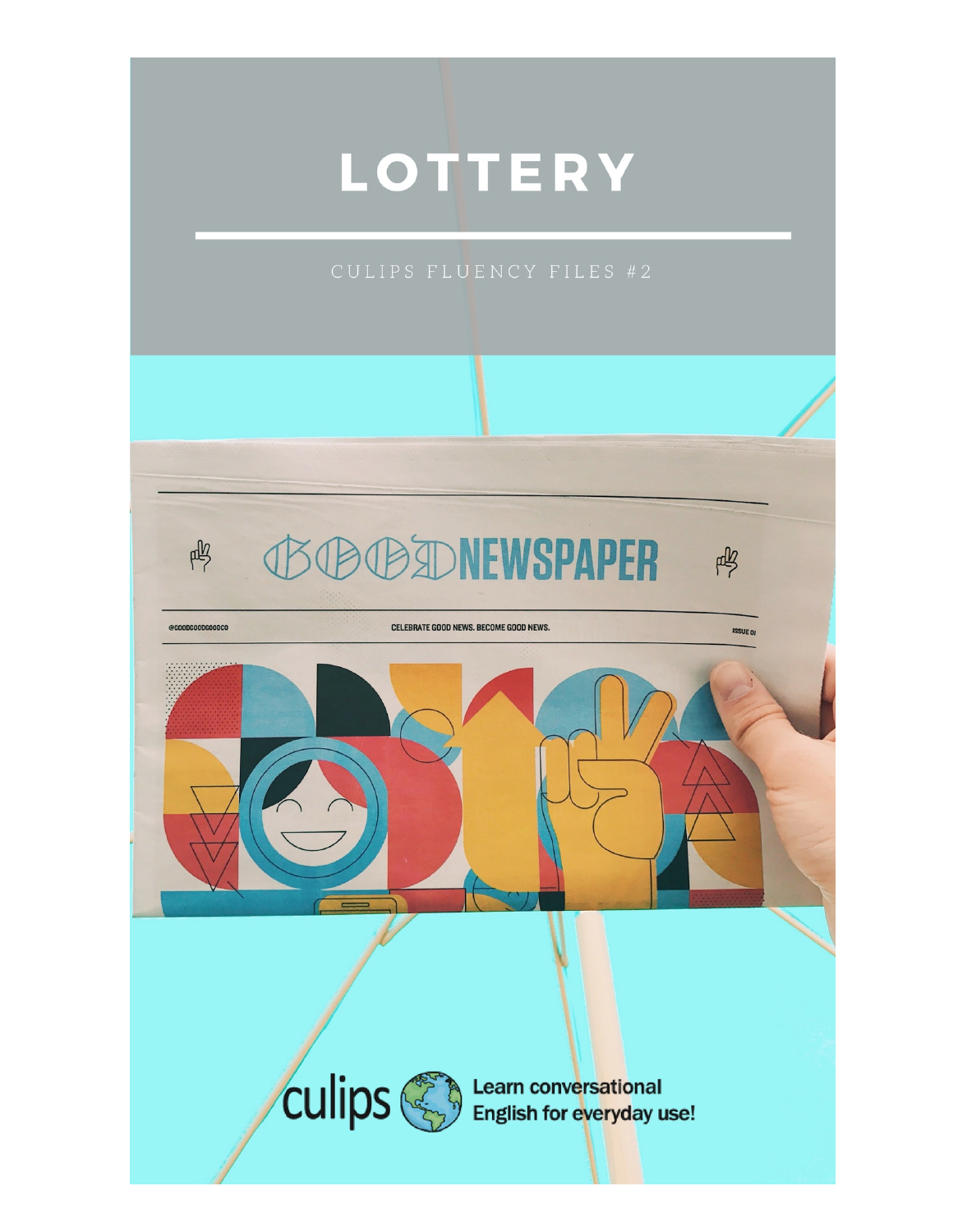## **Fill in the blanks listening practice**

#### Andrew:

Hey guys, Andrew here. Today I wanna talk to you about a funny story I read in the news. Actually my friend sent it to me this morning. It was about an  $\blacksquare$ Quebec, Canada who just won the **the container on her 18th birthday. OK, she bought** a ticket to **Example 18**, the legal age to buy a lottery ticket in Quebec and she won. How amazing is that?

Now, she has two prize **Now**. She could choose a one million dollar pay out or one thousand dollars a week until she dies, for the rest of her life. Now, if she choses the one-million-dollar prize, she gets **a** a fairly high rate. And if she choses the thousand-dollar payout she doesn't get taxed. So as you can assume, probably, she decided to choose the thousand dollar a week payout.

Now, I was thinking to myself, wow how amazing is this? This woman now is \_\_\_\_\_\_\_\_\_\_\_\_\_, essentially. I mean this is not a huge income, she won't be able to have a luxurious lifestyle with mansions and \_\_\_\_\_\_\_\_\_\_\_\_\_\_\_\_\_\_\_\_\_\_\_ and private jets. But she will be able to live very comfortably for the rest of her life.

So, I was happy to read this story, happy for this 18-year-old. And it also got me thinking about what I would do and I think I would also choose the example one-thousanddollar payout. To have the **the solut of the set of the able to do** what you want? I mean you'd still be able to work, but you wouldn't have to work too hard. Maybe a part time job and this would give you time to **would give you follow would give you** time to would give your hobbies and travel and all of these great things. I mean this would be fantastic. So I don't play the lottery but if I did, and I won like this girl, I'd be super happy. That's it for now, talk to you next time.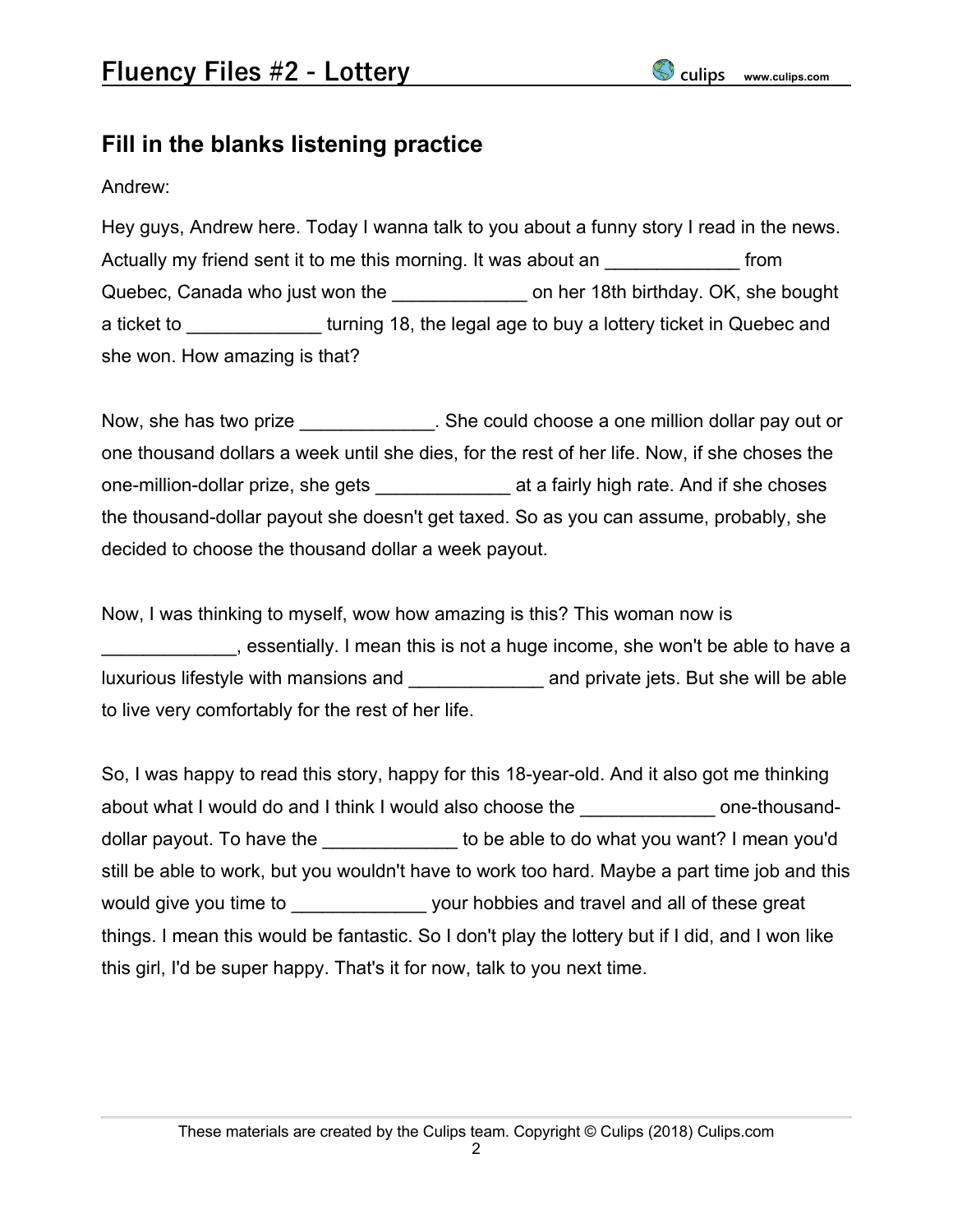# **Transcript**

### Andrew:

Hey guys, Andrew here. Today I wanna talk to you about a funny story I read in the news. Actually my friend sent it to me this morning. It was about an 18-year-old from Quebec, Canada who just won the lottery on her 18th birthday. OK, she bought a ticket to celebrate turning 18, the legal age to buy a lottery ticket in Quebec and she won. How amazing is that?

Now, she has two prize options. She could choose a one million dollar pay out or one thousand dollars a week until she dies, for the rest of her life. Now, if she choses the onemillion-dollar prize, she gets taxed at a fairly high rate. And if she choses the thousanddollar payout she doesn't get taxed. So as you can assume, probably, she decided to choose the thousand dollar a week payout.

Now, I was thinking to myself, wow how amazing is this? This woman now is set for life, essentially. I mean this is not a huge income, she won't be able to have a luxurious lifestyle with mansions and limousines and private jets. But she will be able to live very comfortably for the rest of her life.

So, I was happy to read this story, happy for this 18-year-old. And it also got me thinking about what I would do and I think I would also choose the weekly one-thousand-dollar payout. To have the security to be able to do what you want? I mean you'd still be able to work, but you wouldn't have to work too hard. Maybe a part time job and this would give you time to pursue your hobbies and travel and all of these great things. I mean this would be fantastic. So I don't play the lottery but if I did, and I won like this girl, I'd be super happy. That's it for now, talk to you next time.